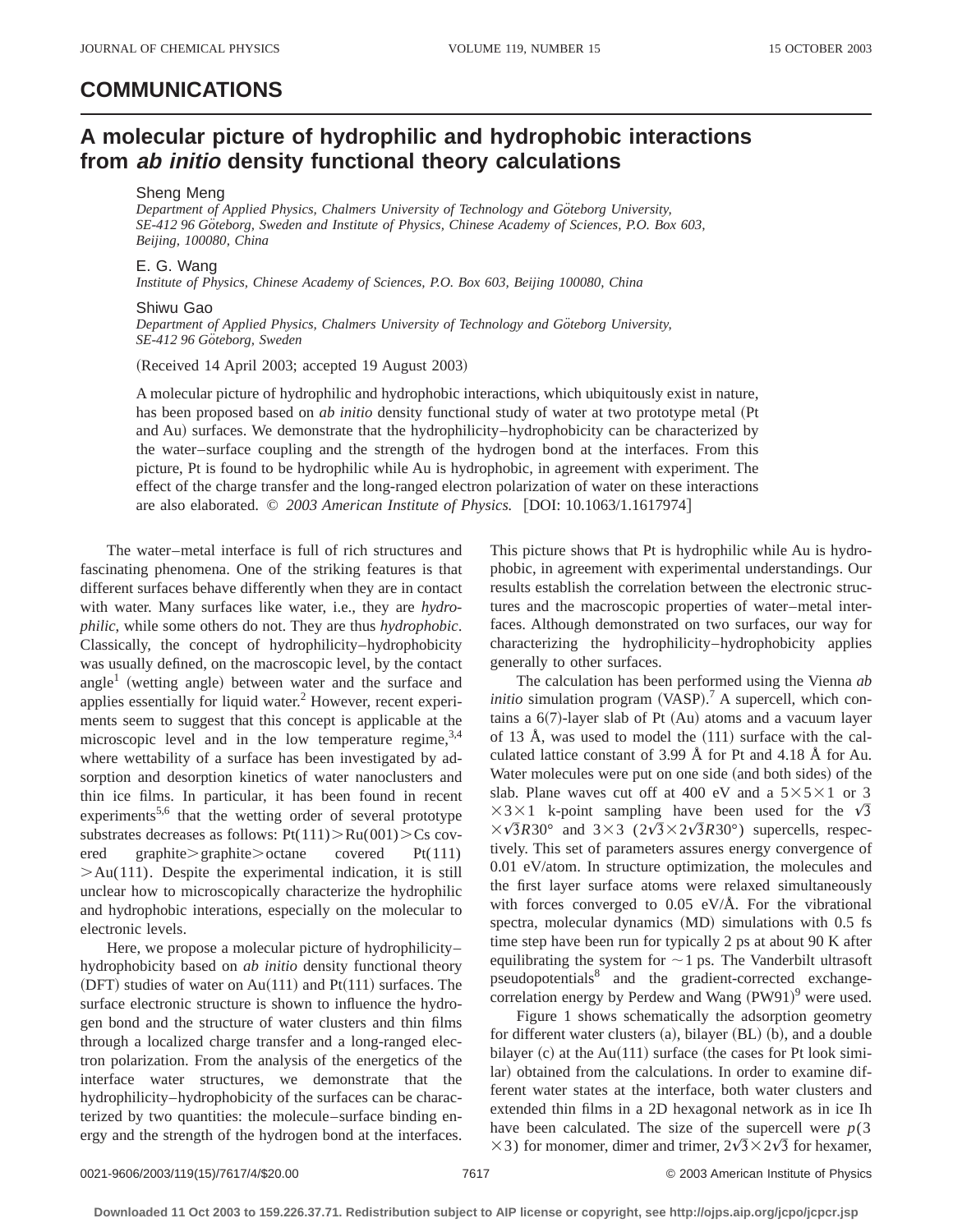

FIG. 1. The schematic geometries of  $(a)$  water monomer  $(A)$ , dimer  $(B)$ , trimer  $(C)$ , hexamer  $(D)$ ,  $(b)$  bilayer, and  $(c)$  two bilayers adsorbed on Au(111) surface. The big white, black, and small white represent Au, O, and H atoms, respectively. The green lines indicate interwater hydrogen bonds. The structures for water/ $Pt(111)$  look similar.

and  $\sqrt{3} \times \sqrt{3}$  for the bilayer and multibilayers. The geometries of these small clusters look quite similar to their gas phase counterparts.10 Water molecules prefer a top site adsorption, and tend to lie down onto the surface whenever possible. For example, both the donor and acceptor molecule of the dimer take a top site as shown in Fig.  $1(a)$  case B, although the donor couples stronger to the surface than the acceptor, forming two metal–water  $(M-H<sub>2</sub>O)$  bonds plus an internal hydrogen bond (H-bond) (see Table I). Trimer and hexamer remain their ringlike structure and lie flatly on the surface, as shown in Fig. 1(a). The trimer thus makes  $3 M-H<sub>2</sub>O$  bonds and 3 H-bonds, while the hexamer has  $3 M-H<sub>2</sub>O$  bonds and 6 H-bonds. Similar counting rules apply for bilayers and multilayers. In thin films, water form extended 2D networks, as in bulk ice<sup>11</sup> with a  $\sqrt{3} \times \sqrt{3}$  R30° pattern, as found both experimentally<sup>3,4</sup> and from the *ab initio* DFT calculation.<sup>12,13</sup> In bilayer and multilayers, only molecules in the bottom form  $M-H_2O$  bond (see Fig. 1). The  $M-H_2O$  bond length

TABLE II. Calculated and experimental vibrational energies for the ice bilayer on Pt $(111)$  and Au $(111)$  (in meV). See Refs. 18 and 19 for experimental data and the assignment of these modes. Value in parentheses is taken from water/ $Ag(111)$  (Ref. 20).

| Substrate | Translations and librations $\delta_{\text{HOH}}$ $\nu_{\text{O-HB}}$ |                           |                |          |    |            |                                   | $v_{\Omega-H}$                     |                            |
|-----------|-----------------------------------------------------------------------|---------------------------|----------------|----------|----|------------|-----------------------------------|------------------------------------|----------------------------|
| Pt<br>Au  | Theo.<br>Theo.<br>Expt.                                               | 18<br>Expt. 16.5 33<br>17 | 32<br>36<br>31 | 53<br>54 | 65 | 108<br>104 | 69 87 198<br>84 201<br>201<br>205 | 388, 432<br>-424<br>400 444<br>409 | 467<br>455<br>455<br>(452) |

varies between 2.3 Å, for the bottom water, and 3.4 Å, for water in the upper layer. Another adstructure, the  $\sqrt{39}$  $\times \sqrt{39}$  *R*16.1° phase,<sup>14,15</sup> is also calculated. It exhibits similar atomic arrangement as that in  $\sqrt{3} \times \sqrt{3}$  bilayer. The detailed structure and bonding information for all the calculated cases are summarized in Table I.

The energetics of the interface water are also given in Table I, where the adsorption energy,  $E_{ads}$ , has been defined as the averaged adsorption energy per molecule,

$$
E_{\text{ads}} = (E_{\text{Meta}} + n \times E_{\text{H}_2\text{O}} - E_{\text{(H}_2\text{O})_n/\text{Meta}})/n. \tag{1}
$$

Here  $E_{(H_2O)_n$  /Metal is the total energy of the adsorption system,  $E_{\text{Meta}}$  and  $E_{\text{H}_2O}$  are those for the surface and free molecules, respectively, and *n* is the number of water in the unit cell. Two features are clearly seen from the energetics: (i) The  $E_{ads}$  for monomer on Pt(111), 304 meV, is almost three times of that on Au $(111)$ , 105 meV, suggesting a much stronger water–metal interaction on the Pt surface compared to Au. Similar energy difference, 50–200 meV, exists for all other structures studied; and (ii) the energy oscillates significantly for the small clusters, due to the dramatic change in the structure and coordination number, while it increases gradually in thin films, from bilayer to up to six bilayers. Among the small clusters investigated, the water hexamer is most stable, supporting the experimental findings that water hexamers were observable in the scanning tunneling microscopy.<sup>16,17</sup> To justify these structures, the vibrational spectra were calculated for vibrational recognition.<sup>13</sup> The eigenfrequencies for the bilayer, shown in Table II for example, compare favorably with the available experimental

TABLE I. The structure and energetics for water clusters and thin films on the Pt $(111)$  and Au $(111)$ . The unit cell, the number of molecules  $(n)$ , the number of metal–OH<sub>2</sub> bonds,  $N_{M-H_2O}$ , and the number of H-bonds,  $N_{\text{HR}}$ , in the unit cell are shown together with the adsorption energies ( $E_{\text{ads}}$ ) and the H-bond energies ( $E_{\text{HR}}$ ) (in meV). The two energies for the bilayer correspond to the H-up/H-down cases (Ref. 13).

| Ads. species | Unit cell                    | $\boldsymbol{n}$ | $E_{\text{ads}}(\text{Pt})$ | $E_{\text{ads}}(Au)$ | $N_{\rm M-H_2O}$ | $N_{\rm HB}$ | $E_{\rm HB}(\rm Pt)$ | $E_{HB}(Au)$ |
|--------------|------------------------------|------------------|-----------------------------|----------------------|------------------|--------------|----------------------|--------------|
| Monomer      | $3\times3$                   |                  | 304                         | 105                  |                  | $\Omega$     |                      |              |
| Dimer        | $3\times3$                   | $\overline{2}$   | 433                         | 259                  | $\overline{2}$   |              | 258                  | 308          |
| Trimer       | $3\times3$                   | 3                | 359                         | 283                  | 3                | 3            | 55                   | 178          |
| Hexamer      | $2\sqrt{3}\times 2\sqrt{3}$  | 6                | 520                         | 402                  | 3                | 6            | 368                  | 350          |
| Bilayer      | $\sqrt{3} \times \sqrt{3}$   | $\overline{2}$   | 505/527                     | 437/454              | 1                | 3            | 235                  | 256          |
| 2 bilayers   | $\sqrt{3} \times \sqrt{3}$   | $\overline{4}$   | 564                         | 489                  |                  | 7            | 312                  | 271          |
| 3 bilayers   | $\sqrt{3} \times \sqrt{3}$   | 6                | 579                         | 508                  | 1                | 11           | 303                  | 272          |
| 4 bilayers   | $\sqrt{3} \times \sqrt{3}$   | 8                | 588                         | 520                  |                  | 15           | 307                  | 279          |
| 5 bilayers   | $\sqrt{3} \times \sqrt{3}$   | 10               | 593                         | 532                  |                  | 19           | 307                  | 290          |
| 6 bilayers   | $\sqrt{3} \times \sqrt{3}$   | 12               | 601                         | 545                  |                  | 23           | 320                  | 305          |
| Bilayer      | $\sqrt{39} \times \sqrt{39}$ | 32               | 615                         | ۰                    | 16               | 48           | 309                  |              |
| 2 bilayers   | $\sqrt{39} \times \sqrt{39}$ | 64               | 582                         | ۰                    | 16               | 112          | 275                  |              |
| 3 bilayers   | $\sqrt{39} \times \sqrt{39}$ | 96               | 572                         |                      | 16               | 176          | 276                  |              |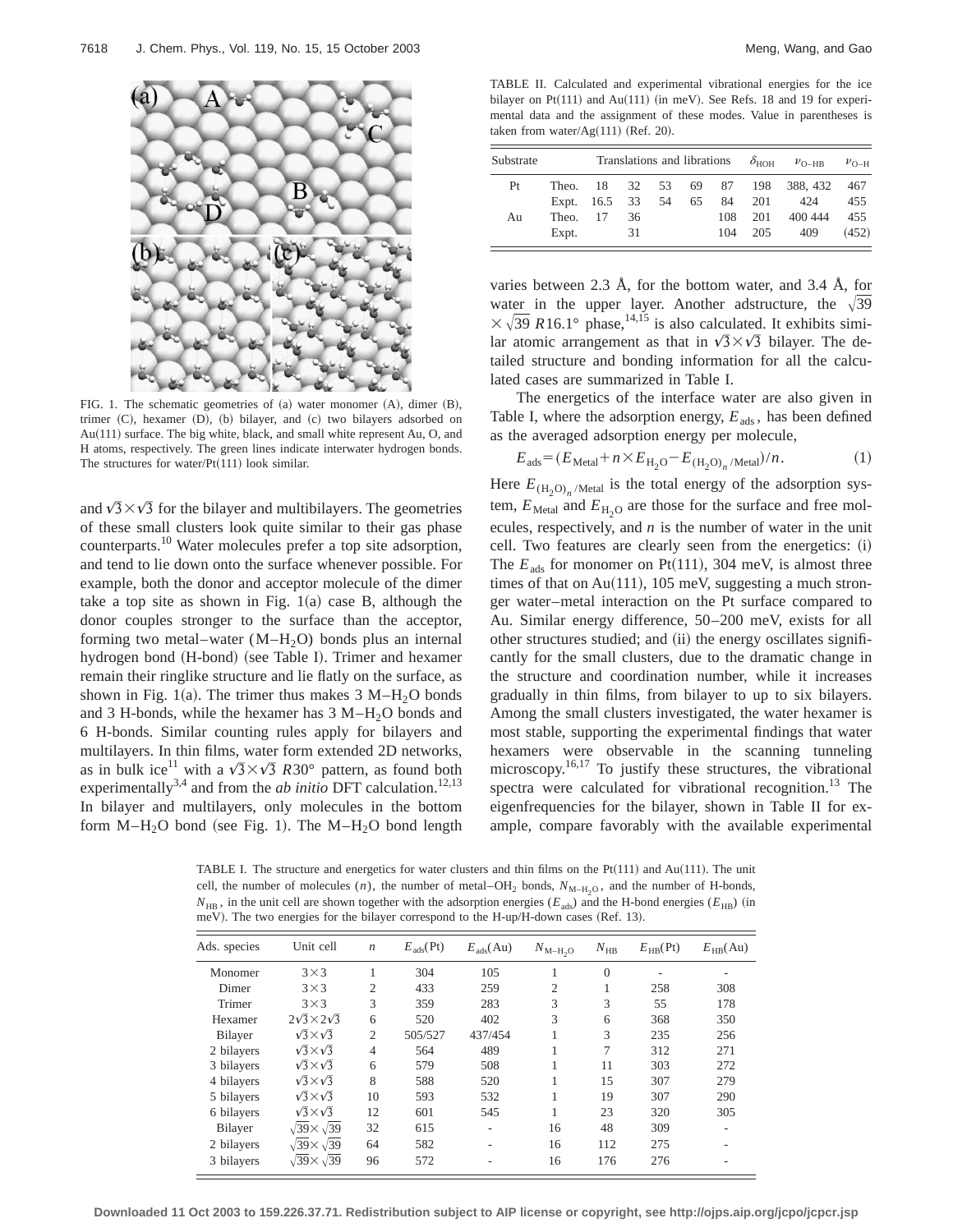

FIG. 2. The isodensity contours for the total and difference electron density for water monomer on Pt, panels (a) and (b), and Au, (c) and (d). The difference density was defined as  $\Delta \rho = \rho [H_2O/Metal] - \rho [Metal]$  $-\rho[H_2O]$ . The contours have densities  $\rho=0.1\times2^n e/\text{\AA}^3$  and  $\Delta\rho=\pm0.005$  $\times 2^{n}e/\AA^{3}$ , for  $n=0-4$ . Solid and dashed lines correspond to  $\Delta \rho > 0$  and  $\Delta \rho$  < 0, respectively.

data.18,19 Estimated from vibrational spectra, the zero-point energy is  $\sim$ 90 meV per molecule for the first bilayer, which stabilize the adlayer by 30 meV relative to ice Ih. Although the  $\sqrt{39} \times \sqrt{39}$  phase has a slightly larger adsorption energy at the first bilayer, it is found to transform into  $\sqrt{3} \times \sqrt{3}$ , as the coverage increases to three bilayers, in agreement with recent experiment.<sup>15</sup> For a direct comparison with water/Au, we thus focus on the  $\sqrt{3} \times \sqrt{3}$  structure hereafter.

The difference in the energetics between Pt and Au has its origin in the electronic structure. Figure 2 shows the isodensity contours of the total and induced electron density for water monomer adsorbed on  $Pt(111)$  [panels (a) and (b)] and Au $(111)$  [(c) and (d)]. The horizontal axis is in the [110] direction, and also goes approximately along one of the OH bonds, while the vertical axis is in the surface normal. The induced density differs dramatically with a  $d_{z^2}$  character on Pt (b) but an  $s+p_z$  character on the Au (d) surface. There is more charge transfer on Pt $(111)$  compared to Au $(111)$ . This result is not surprising because Au has filled *d*-bands, which are 3–10 eV below the Fermi level, while there are abundant surface states of  $d_{xz}$  and  $d_{z}$ <sup>2</sup> character near the Fermi level on  $Pt(111)$ . The fundamental difference between Pt and Au results from the presence (on Pt)/absence (on Au) of  $d$ -band in participating the interaction upon water adsorption. This conclusion is consistent with earlier studies<sup>20,21</sup> of water adsorption on other surfaces, where the  $d_{z}$ <sup>2</sup>-lone pair coupling was found to be crucial for the molecule–surface interaction. For the clusters and thin films, such a picture also applies, because the coupling occurs mainly through the bottom molecule, whose interaction is very similar to the monomer case. Figure 3 shows the 2D induced charge density for five bilayers adsorbed on Au and Pt and their planar average along the surface normal. In addition to the charge transfer localized at the interfaces, a long-range electron polarization of the water films can clearly be seen. This long-range polarization was mainly induced by the surface potential at the interfaces.

Now we turn to discuss the wettability of a surface from the viewpoint of energetics. Generally speaking, the wetta-



FIG. 3. The induced charge density, with the same values as in Fig. 2, for thin film water of five bilayers on Pt $(111)$  (a) and Au $(111)$  (b). Panel  $(c)$ shows the planar average of the induced density along the surface normal.

bility of a surface, exhibited by macroscopic water structures, is essentially determined by two energetic parameters at the microscopic scale, namely the surface–water coupling and the strength of H-bond. These two parameters determine the configuration preference and the stability of a water structure at the intefaces, namely, whether a structure with more H-bonds or with more metal–surface bonds is preferred and energetically stable. A surface with stronger metal–surface bond, compared to the H-bonding, would favor adsorption on the metal surface, rather than on water, and would eventually behave hydrophilic. A surface with weaker surface–water coupling should be hydrophobic. Unfortunately, these two interactions are strongly hybridized with each other in the structures studied in Fig. 1 both electronically and energetically, as shown by the  $E_{ads}$  defined in Eq.  $(1)$ . Moreover, the variation of  $E_{ads}$  in Table I reflects mainly the change in the number of bonds and coordinations rather than the strength of the two interactions, and cannot be used directly to interpret the hydrophobicity–hydrophilicity of the surfaces. To separate the two interactions, we introduce the following way to extract the strength of the H-bond,  $E_{HB}$ , in the adsorbed water structures,

 $E_{\rm HB}$ 

$$
= \begin{cases} (E_{ads} \times n - E_{ads}[\text{monomer}] \times N_{\text{M-H}_2\text{O}})/N_{\text{HB}}, \\ \text{for clusters and 1 BL} \\ (E_{ads}[\text{m BL}] \times 2\text{m} - E_{ads}[(\text{m} - 1)\text{BL}] \times 2(\text{m} - 1))/4, \\ \text{for m BL, } m > 1. \end{cases}
$$
(2)

Here  $E_{\text{ads}}$  monomer] and  $N_{\text{M-H}_2\text{O}}$  are the adsorption energy of monomer and the number of molecule–surface bonds in the water structures; and  $E_{ads}[m \, BL]$  is the adsorption energy for *m* bilayers. Water monomer binding energy has been utilized as universal parameter here, because it also gives a good representation of water–metal coupling in bilayer and clusters.<sup>22</sup> The  $E_{\rm HB}$  introduced this way characterizes the mean H-bond energy in a cluster. For multibilayers,  $E_{HB}$  reflects the mean strength of the four H-bonds in the outermost bilayer.